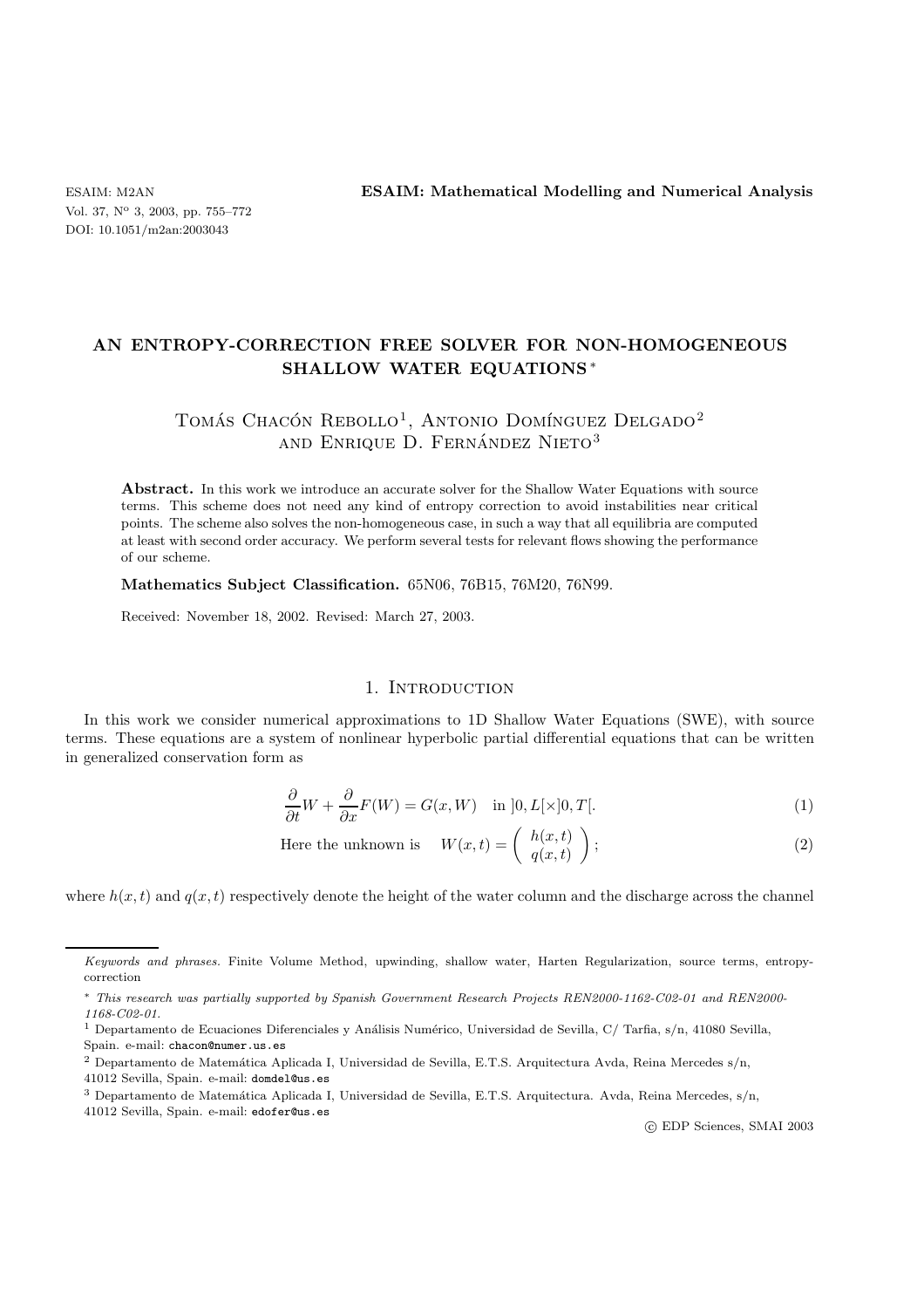section at position  $x \in ]0, L[$  and time  $t \in ]0, T[$ . F denotes the physical flux, given by:

$$
F(W) = \left(\begin{array}{c} q \\ \frac{q^2}{h} + \frac{1}{2}gh^2 \end{array}\right),\tag{3}
$$

where q denotes the gravity constant.  $G$  is the source term, which may take into account variable depth and width of the channel, and also friction effects. The precise definition of  $G$  shall be given later on.

We shall consider finite volume numerical solvers. Given a cell size  $\Delta x$  for the spatial discretization and a time step  $\Delta t$  for the time discretization, we define  $x_j = j\Delta x$  and  $t^m = m\Delta t$ . Then, we shall approximate the solution  $W(x, t)$  of (1) in  $t = t^n$  by a piecewise constant function that takes the constant value  $W^n$  on the solution  $W(x,t)$  of (1) in  $t = t^n$  by a piecewise constant function that takes the constant value  $W_i^n$  on the cell<br>lx,  $\mu$   $\mu$   $\mu$  on the values  $\mu$ <sup>n</sup>  $\mu$ , for the homogeneous system are obtained as the solution of g  $[x_{i-1/2}, x_{i+1/2}]$ . The values  $\{W_i^n\}_{n,i}$  for the homogeneous system are obtained as the solution of general explicit solvers of the form solvers of the form

$$
\frac{W_i^{n+1} - W_i^n}{\Delta t} = -\frac{\phi(W_i^n, W_{i+1}^n) - \phi(W_{i-1}^n, W_i^n)}{\Delta x};
$$
\n(4)\ncomplemented with suitable initial and boundary conditions. The scheme is defined through some specific choice

of the numerical flux function  $\phi(W_i, W_{i+1})$ .

In this paper we address the problem set by the lack of numerical viscosity for upwind schemes due to the presence of critical points where the Froude number, equal to  $\mathcal{F} = |q/h| / \sqrt{gh}$ , takes on specific values.<br>At these points, one of the eigenvalues of the Jacobian matrix of the flux E vanishes, thus producing a lack At these points, one of the eigenvalues of the Jacobian matrix of the flux F vanishes, thus producing a lack of numerical viscosity. This generates a loss of accuracy that propagates up and downstream, and may give completely non-physical (non-entropy) solutions (*cf.* [1, 9, 15, 22]). In the case of Shallow Water Equations for flux-difference schemes, such critical points are the sonic ones, corresponding to  $\mathcal{F} = 1$ , while for flux-splitting mux-difference schemes, such critical points are the set<br>schemes, the critical points correspond to  $\mathcal{F} = 1/\sqrt{2}$ .<br>To avoid this situation, several entropy corrections

To avoid this situation, several entropy corrections have been proposed to add some artificial viscosity near critical points. One of the commonly used technique of regularization is due to Harten (*cf.* [11]). This is a very extended technique that stabilizes the computation near critical points for general hyperbolic conservations systems. However, this technique involves the use of some parameters whose values must be tuned in an empirical way.

There are some other techniques (*cf.* [10]) that do not contain any arbitrary parameter, but in general, they are of more complicated use and the Harten's regularization is, in spite of all, the most used way to introduce entropy corrections in the upwind schemes.

In this paper we introduce a stable scheme for SWE with source terms, which does not require any kind of entropy correction.

The basic idea to build our scheme is to upwind the numerical flux function in such a way that the eigenvalues of the upwinding matrix become zero only in the supercritical area. Therefore, when an instability, caused by the vanishing of some eigenvalue of the upwinding matrix, appears, it cannot propagate upstream.

This procedure leads to a numerical scheme simple to implement, that behaves as Roe's or Van Leer's methods with optimal Harten's regularization. Moreover it requires a small computational cost, similar to that of Roe's without Harten's regularization.

We also derive an equilibria – preserving extension of our scheme to non-homogeneous SWE. It is known that to be accurate enough for the non-homogeneous equations, the scheme should solve some suitable equilibrium solution at least up to second order. Otherwise, physically unacceptable solutions are computed due to very large errors (*cf.* [20, 21]).

There is a considerable litterature addressing this question. In [18] Roe presents some contributions to the study of non-homogeneous hyperbolic conservations laws. He relates the election of quadratura formulae for the source terms with the property that the scheme calculates up to second order the stationnary state.

Berm $\hat{u}$ dez and Vázquez, in [20,21] formalised this property by asking that the numerical solution exactly (or approximately up to second order) solves some steady solutions at grid nodes ("C-property of conservation"). Extensions of Roe's and Van-Leer's schemes satisfying this property are derived in [20, 21].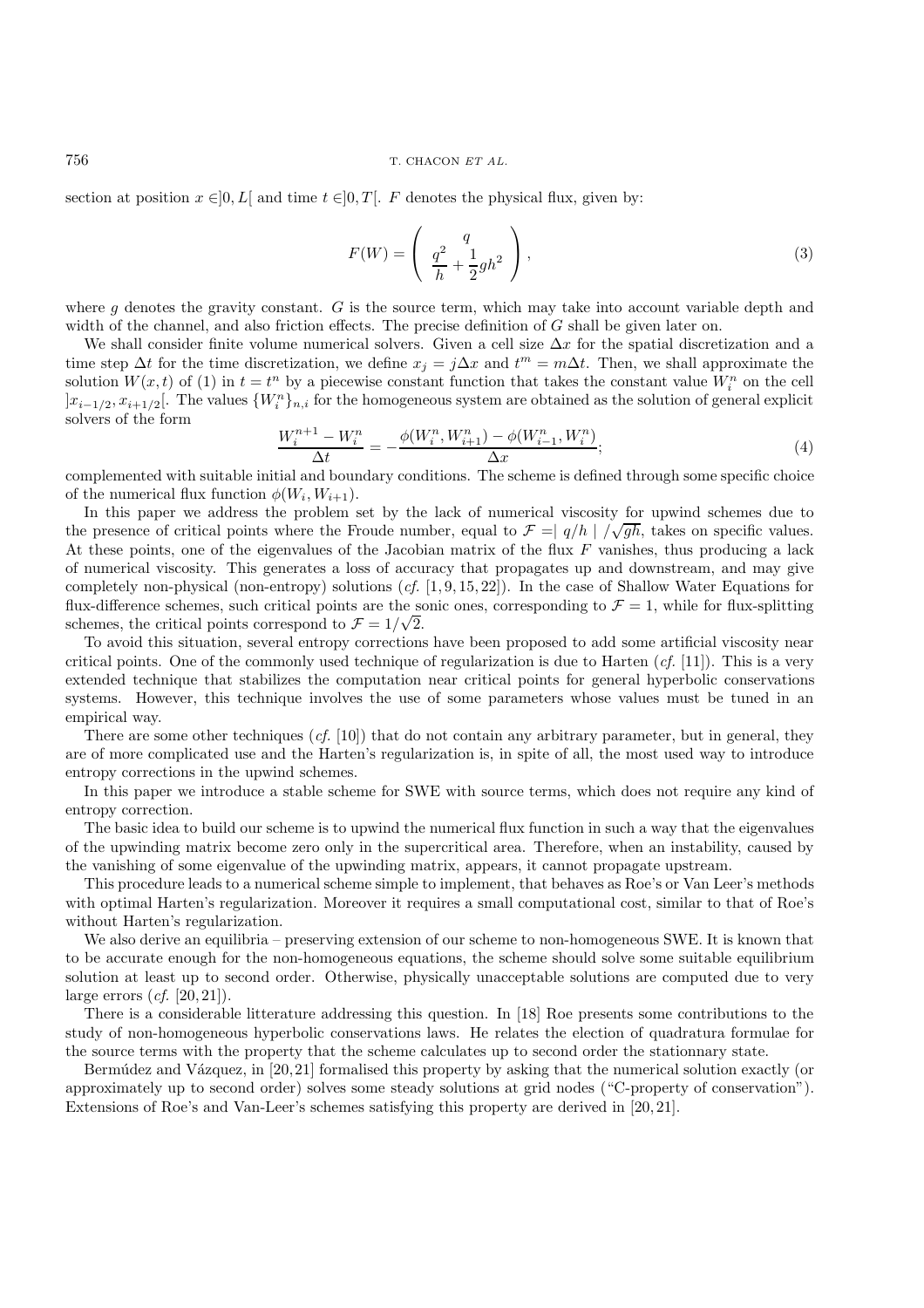Le Veque, in [16] introduced a quasi-steady wave propagation algoritm. This is based upon the solution of Riemann problems with modified constant states, in such a way that the flux difference exactly balances the source term.

Jin, in [12] introduce the interface method, which preserve the stationary state solutions for SWE at cellinterfaces. In this work, some stationary solutions analysed are not at rest.

Kurganov and Levy, in [13], introduce an extension of the central-upwind scheme presented by Kurganov and Tadmor in [14]. These schemes are characterised by requiring only a scalar viscosity to ensure stability, instead of a matrix viscosity as is usual for flux difference and flux splitting schemes. Its extension to non-homogeneous SWE solves a particular stationary solution for a re-formulation of SWE where the unknowns are  $(\omega, q)$ , with  $\omega = h + z(x)$ , instead of the conservative variables  $(h, q)$ , where h is the height of the flow, q is the discharge and  $z(x)$  gives the bottom profile.

Perthame and Simeoni, in [17], use a kinetic approach to SWE. Under reasonable CFL conditions they prove non-negativity of the height of water and an entropy inequality for the numerical fluxes. Moreover some steady states are proved to be calculated exactly.

In [6] an extension of a flux-splitting scheme to non-homogeneous 1D SWE is derived. In [7] a systematic technique, based upon the study introduced in [6], is defined to build solvers which verify the C-property defined by Bermúdez and Vázquez. The idea in [7] is to separately compensate the centered and decentered components of the numerical flux by specific discretizations of the source term. This scheme is proved to exactly solve some relevant known equilibria.

In this paper we focus the study of the extension to the non-homogeneous case of numerical schemes that can be formulated as a numerical viscosity method (see [9]).

Our analysis is based upon the construction of an adequate equivalent PDE system. We recall that the equivalent system is a modification of the SWE (in our case) by adding the diffusion terms associated to the scheme and for which the numerical scheme is a second order approximation.

The key point is to build up an equivalent system such that all equilibria of SWE also are equilibria of the equivalent system. Then, any second order approximation of this system solves up to second order the equilibria of the original SWE. So, if we define the numerical scheme as a second order approximation in space of this equivalent system, we ensure that it calculates up to second order all equilibria of the original system. Moreover we do not need to explicitely know the expression of equilibria.

We consider extensions of general flux splitting and flux difference schemes, but our analysis can be extended to any scheme which can be re-formulated as an artificial viscosity method. This is the case, for instance, of the scheme introduced in [13].

The paper is organised as follows: in Section 2 we present the numerical scheme that is introduced for the homogeneous SWE. Some numerical tests are carried on by comparison with either analytical solutions or highly performing already known methods. In Section 3 we build the equilibria - preserving equivalent system for general non-homogeneous conservation laws. In Section 4 we present the extension of our actual method to the non homogeneous SWE as a particular case of the derivation set in Section 3. Also we perform several tests for relevant flows. We test energy conservation for steady solutions not at rest, stable computations of dry zones and transcritical flows, all of them produced by bottom gradients. In particular, in all transcritical cases we obtain results quite close to Roe's or Van Leer's schemes with optimal Harten regularization, obtaining gains for some specific flows (see Test 7).

#### 2. Homogeneous equations

To describe the scheme that we introduce, we start from a general upwind numerical scheme, with the structure

$$
\phi(W_i, W_{i+1}) = \frac{F(W_i) + F(W_{i+1})}{2} - \frac{1}{2} \left( |D_{i+1}| W_{i+1} - |D_i| W_i \right),\tag{5}
$$

where D is the upwinding matrix and  $|D|$  represents its "absolute value" (*cf.* [19]).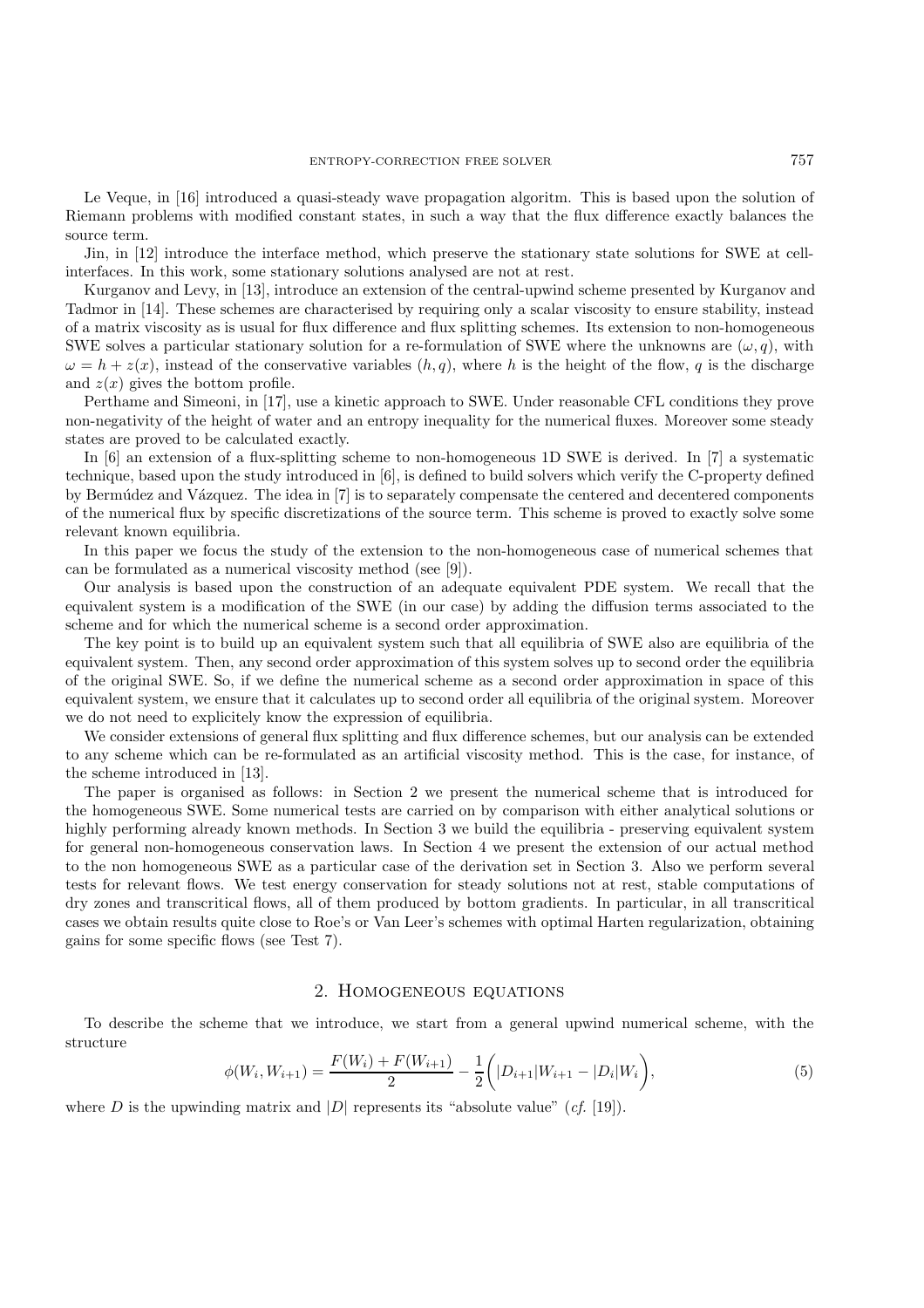Both flux-difference and flux-splitting schemes fit into the general structure of (5). Flux-difference schemes use the Jacobian matrix A of the flux F to build the upwinding matrix D ( $cf.$  [5]), while flux-splitting schemes use the matrix  $\mathcal{A}^*$  that satisfies  $F(W) = \mathcal{A}^*(W)W$  (*cf.* [6]); given by

$$
\mathcal{A}^*(U) = \left( \begin{array}{cc} 0 & 1 \\ -\frac{q^2}{h^2} + \frac{1}{2}gh & 2\frac{q}{h} \end{array} \right).
$$

For instance, Van Leer's scheme is defined by

$$
D_{i+1} = D_i = A(W_{i+1/2})
$$
 with  $W_{i+1/2} = \frac{W_i + W_{i+1}}{2}$ ,

while Steger–Warming's scheme corresponds to

$$
D_{i+1} = \mathcal{A}^*(W_{i+1}), \qquad D_i = \mathcal{A}^*(W_i).
$$

We propose to use as upwinding matrix  $D_i = D_{i+1} = \hat{A}(W_{i+1/2})$ , with  $\hat{A}$  defined by:

$$
\widehat{A} = \sigma A + (1 - \sigma) \mathcal{A}^*,\tag{6}
$$

where  $\sigma$  is in principle a free parameter.

This can be interpreted as a hybrid flux-difference – flux-splitting scheme.

For a convenient choice of  $\sigma$ , the eigenvalues of  $\widehat{A}$  vanish only in the supercritical area. Indeed, the eigenvalues of  $\widehat{A}$  are

$$
\widehat{\lambda}_1 = \frac{q}{h} + (1+\delta)\sqrt{gh}, \quad \widehat{\lambda}_2 = \frac{q}{h} - (1+\delta)\sqrt{gh},
$$
  
the relation  $\sigma = 2(1+\delta)^2 - 1$ . The associated of

where  $\delta$  is obtained from  $\sigma$  by the relation  $\sigma = 2(1+\delta)^2 - 1$ . The associated eigenvectors are

$$
e_1 = \left(\begin{array}{c} 1 \\ \widehat{\lambda}_1 \end{array}\right), \quad e_2 = \left(\begin{array}{c} 1 \\ \widehat{\lambda}_2 \end{array}\right).
$$

For  $\delta > 0$ , if  $q \ge 0$  then  $\widehat{\lambda}_1$  is always positive and  $\widehat{\lambda}_2 = 0$  only if  $\mathcal{F} = 1 + \delta$ , corresponding to supercritical flow. The actual numerical scheme that we propose is given by the flux function

$$
\phi(W_i, W_{i+1}) = \frac{F(W_{i+\alpha}) + F(W_{i+1-\alpha})}{2} - \frac{1}{2} \left| \widehat{A}(W_{i+1/2}) \right| (W_{i+1} - W_i), \tag{7}
$$

where the evaluation point for the flux is given by

$$
W_{i+\alpha} = (1-\alpha)W_i + \alpha W_{i+1} \quad \text{with} \quad 0 \le \alpha \le \frac{1}{2}.
$$

The scheme that we propose corresponds to  $\delta = 0.05$ . This choice allows to reach the supercritical area, to avoid the propagation of spurious oscillations, but without introducing an excessive diffusion that could damage the accuracy of the scheme. Also, for reasons of equilibrium between stability and accuracy we shall take  $\alpha = 1/8$ . We shall keep the same values of  $\alpha$  and  $\delta$  for all the numerical tests that we present.

**Remark 1.** Choosing the centered part of the numerical flux as

$$
\frac{F(W_{i+\alpha}) + F(W_{i+1-\alpha})}{2}
$$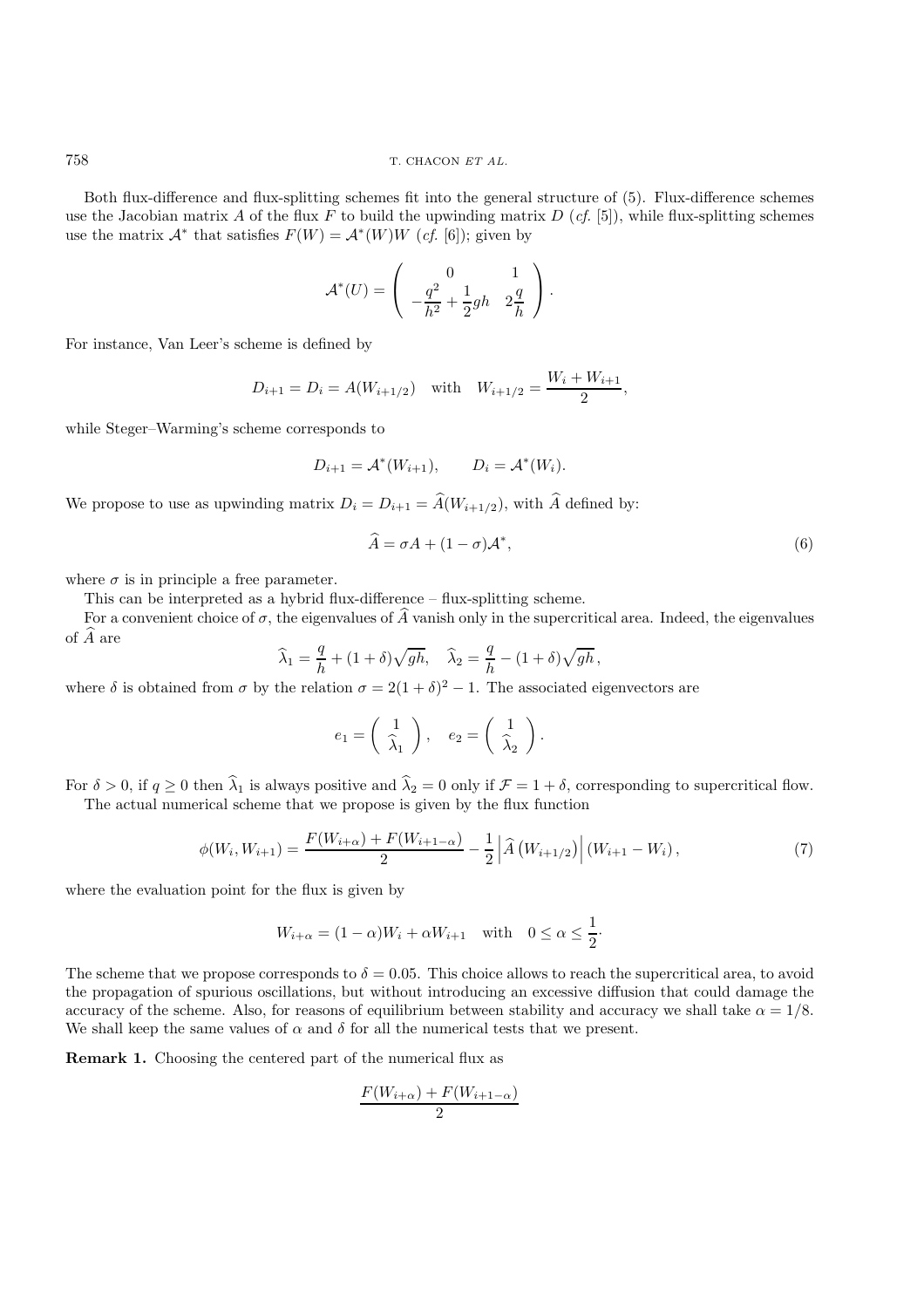

FIGURE 1. Test 1: Roe-Van Leer without Harten regularization.

reduces the virtual cone of dependence of the scheme. The largest of such virtual cones is  $[x_{i-1}, x_{i+1}]$  corresponding to  $\alpha = 0$ ; and the smallest is  $[x_{i-1/2}, x_{i+1/2}]$ , corresponding to  $\alpha = 1/2$ . In the first case we obtain a more diffusive (but stable) scheme while in the second the numerical difussion is reduced to a minimum, but the schemes is less stable. Then, when  $\alpha$  is near  $1/2$  some problems of stability can appear in shocks, whereas smooth flow regions are well approximated. Our scheme can also be viewed as a Godunov type scheme for which the constant values associated to the Riemann problem in  $x_{i+1/2}$  are approximations of W in  $x_{i+\alpha}$  and  $x_{i+1-\alpha}$  $(W_{i+\alpha} \text{ and } W_{i+1-\alpha} \text{ respectively}).$ 

The choice  $\alpha = 1/8$  in practice allows to reduce the levels of numerical diffusion, while keepping the stability of the scheme. This choice has been deduced from several numerical tests with  $\delta$  of order  $10^{-2}$  and  $\alpha \in [1/8, 3/8]$ by comparing the behaviour of the scheme in shocks and rarefactions waves.

**Remark 2.** Scheme (7) can be directly extended to finite volume solvers of 2D SWE. This scheme has been tested with success for genuinely 2D flows. This extension is currently being written as a part of a scientific paper.

We next present two tests for homogeneous SWE. These are two Riemann problems where the difficulties for the numerical solvers are due to the presence of a rarefaction wave and of a shock wave.

The initial conditions are set to produce rarefaction waves containing critical points with Froude numbers  $\mathcal{F} = 1$  for Test 1 and  $\mathcal{F} = 1/\sqrt{2}$  for Test 2. We compare our solver with a flux diference solver in Test 1 and a flux splitting solver for Test 2. In both tests the Froude number reaches values strictly larger that 1, theoretically critical for our scheme.

In both Tests we have considered a domain length  $L = 50$  meters,  $\Delta x = 1$  and a C.F.L condition equal to 0.8. The discontinuity of the initial condition is located at  $x = 10$ .

**Test 1.** The Froude number crosses the value one

Here, we have considered the following Riemann problem as initial condition:

$$
W(x,0) = \begin{cases} h = 1 \text{ m}, & q = 2.5 \text{ m}^2/\text{s} \text{ if } x < 10; \\ h = 0, & q = 0 \text{ if } x > 10. \end{cases}
$$

We present our results for  $t = 7$  s.

In Figure 1 we compare the computed free surface from Roe's scheme *versus* the exact solution. In this case Van Leer's scheme provides a solution quite close to Roe's scheme.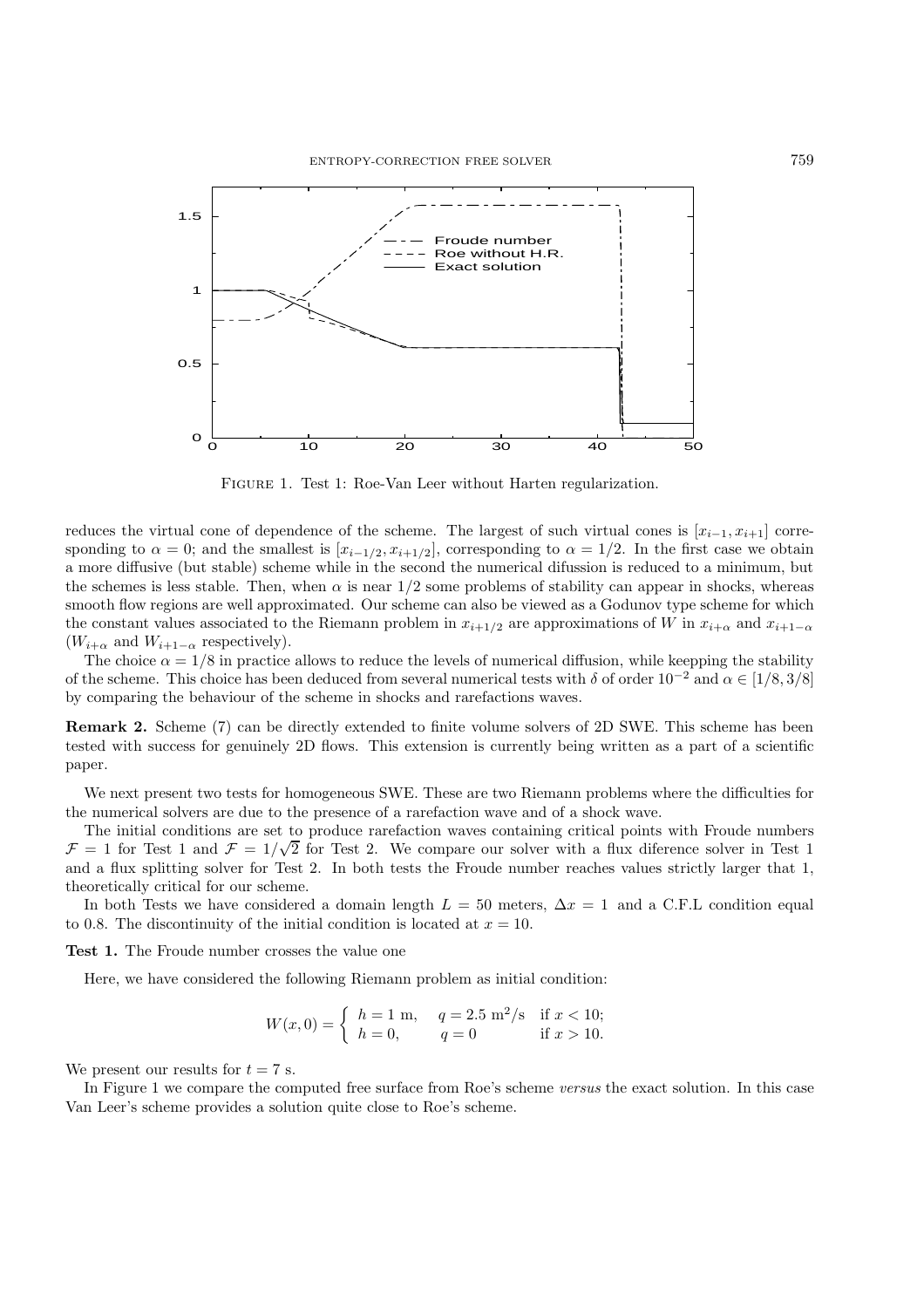#### 760 T. CHACON ET AL.



Figure 2. Test 1: Proposed scheme *versus* exact solution and Roe's scheme with Harten regularization.

We can observe the "dog leg" profile (false shock) that appears when the Froude number crosses the value one and that generates errors upstream and downstream.

In Figure 2 we represent the results that Roe's scheme provide applying Harten regularization. We recall that this regularization consist in substituting  $|\lambda_i|$  by

$$
|\lambda_i|_{\varepsilon} = |\lambda_i| + \frac{1}{2} (1 + \text{sgn}(\varepsilon - |\lambda_i|)) \left( \frac{\lambda_i^2 + \varepsilon^2}{2\varepsilon} - |\lambda_i| \right), \quad i = 1, 2;
$$

where  $\varepsilon = \epsilon \sqrt{gh}$ , with  $\epsilon$  a small positive parameter whose actual value should be tuned for each particular flow  $(cf | A)$ . (*cf.* [4]). A simpler possibility is to replace  $\lambda_i$  by

$$
sgn(\lambda_i) \max(|\lambda_i|, \epsilon),
$$

however, this produces excesive numerical diffusion and its tuning is largely dependent of the actual flow.

In [2] the regularization of Harten is applied to the scheme of Roe by taking  $\epsilon = 0.5$ . This is the value that we use to compute the solution presented in Figure 2.

We remark that no instabilities or loss of precision appear in the result of the proposed scheme, despite the fact that at some point in the rarefaction wave the Froude number takes the value  $\mathcal{F} = 1.05$ , where one of the eigenvalues of matrix  $\widehat{A}$  vanishes.

# **Test 2.** The Froude number crosses the value  $1/\sqrt{2}$

This second test is defined with the same geometrical data as the previous one. As initial condition we consider the Riemann problem

$$
W(x,0) = \begin{cases} h = 1, & q = 0 \text{ if } x < 10; \\ h = 0, & q = 0 \text{ if } x > 10. \end{cases}
$$

We present our results for  $t = 4$  s. In Figure 3 we represent the result of the flux-splitting defined by (5) with  $D_i = D_{i+1} = A^*(W_{i+2})$ . An instability spreads downstream from the point where an eigenvalue of the upwinding matrix corresponding to this scheme becomes zero, that is, from the value  $\mathcal{F} = 1/\sqrt{2}$ . Moreover<br>we observe some oscillations near the shock. For a smaller CEL number, the oscillations dissapear, but the we observe some oscillations near the shock. For a smaller CFL number, the oscillations dissapear, but the inaccuracy that spreads from the point where  $\mathcal{F} = 1/\sqrt{2}$  increases (see Fig. 4).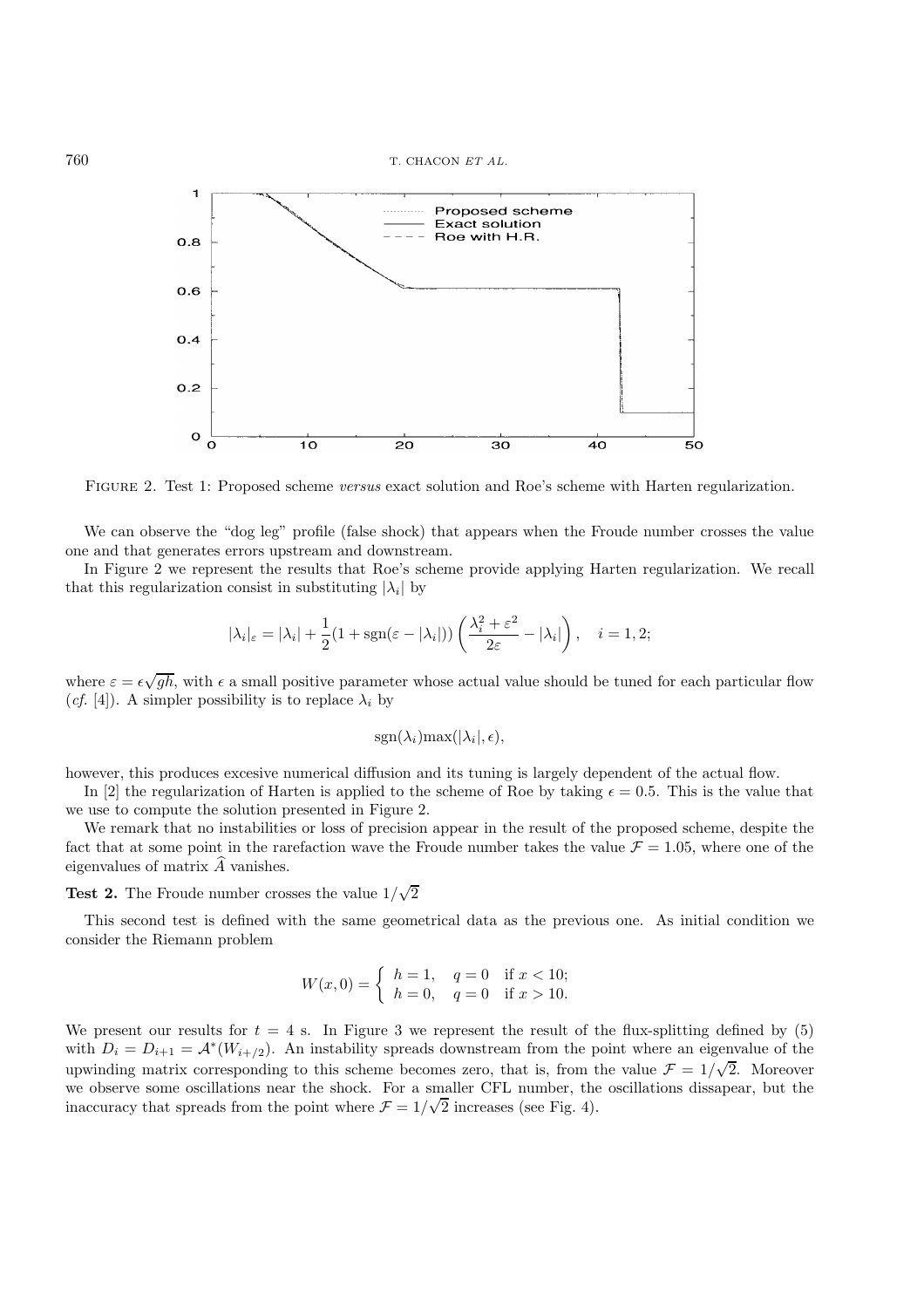

Figure 3. Test 2: Flux-splitting method.



Figure 4. Test 2: Flux-splitting method: rarefaction wave and shock wave.

In Figure 5 we compare the exact solution *versus* the proposed scheme. The results are still very close for this second test, as for Test 1.

Therefore, we can conclude that for homogeneous SWE, the proposed scheme yields good performances in the cases where flux-difference and flux-splitting schemes fail due to the vanishing of the eigenvalues of their respective upwinding matrix; providing results quite close to the use of optimized Harten's regularization.

#### 3. Treatment of source terms for general hyperbolic systems

Efficient solvers of non-homogeneous systems should provide high-precision approximation of equilibria solutions. Otherwise, large errors can appear in the computed solution (*cf.* [1]). In this section we give simple sufficient conditions that imply this "enhanced consistency" property for all equilibria solutions, without the need of calculating any of them. This will motivate our discretization for the source terms.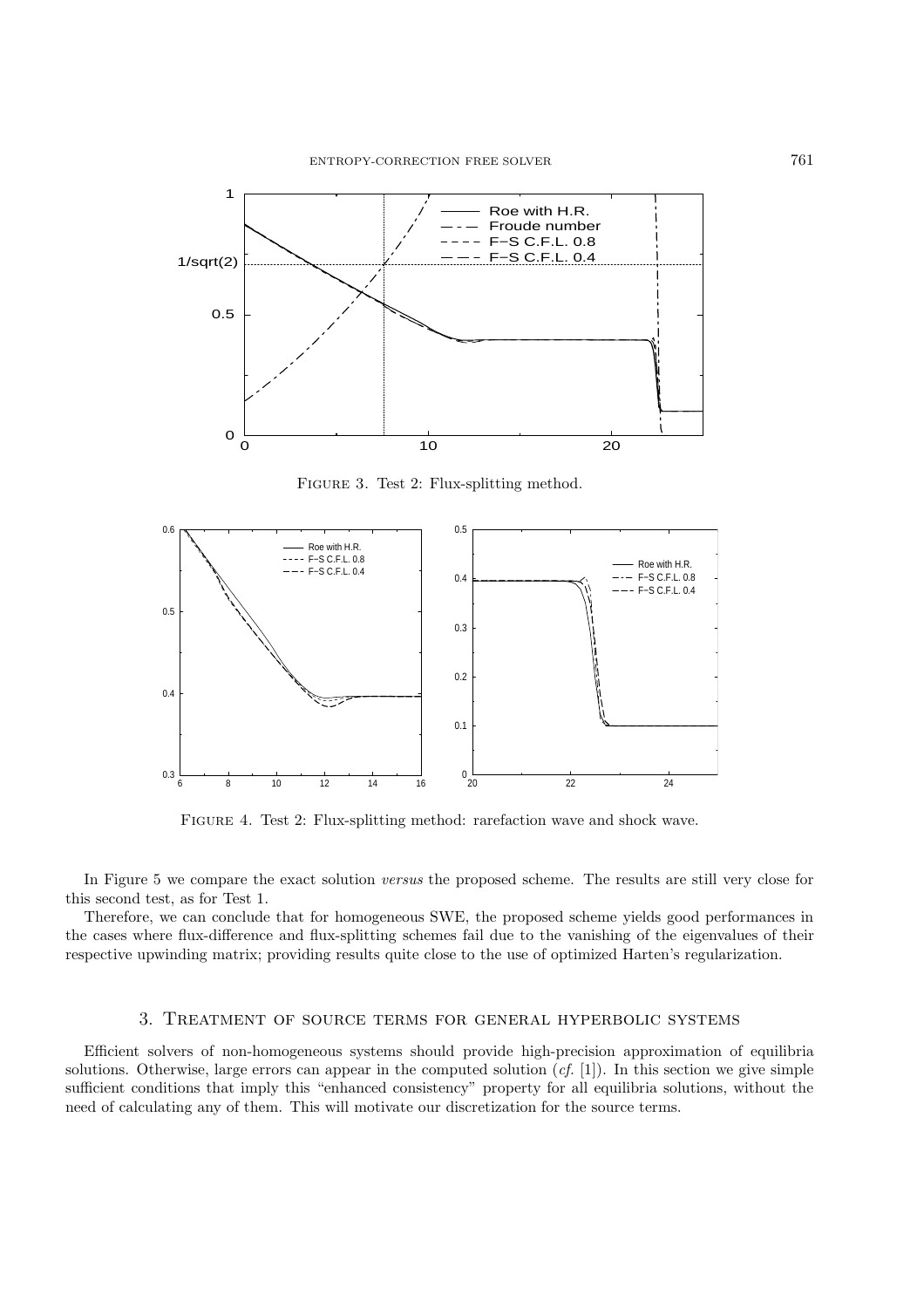

Figure 5. Test 2: Proposed scheme *versus* exact solution.

We observe that in the case of homogeneous hyperbolic systems, as

$$
\frac{\partial W}{\partial t} + \frac{\partial}{\partial x} F(W) = 0,\tag{8}
$$

the numerical schemes that use upwinding matrix, can be interpreted as centered discretizations, (*cf.* [10] and [15]), of the equivalent convection-diffusion equation,

$$
\frac{\partial W}{\partial t} + \frac{\partial}{\partial x} F(W) - \nu \frac{\partial}{\partial x} (|D(W)| \frac{\partial}{\partial x} W) = 0,
$$
\n(9)

where  $\nu$  is equal to half of the space step ( $\nu = \Delta x/2$ ) and |D| is the numerical diffusion matrix. Flux splitting and flux difference schemes fit into this framework. In particular our actual scheme, for which  $D = \hat{A}$ .

Notice that the constant states  $W$ , which are all the smooth steady solutions of the hyperbolic system  $(8)$ , also are steady solutions of the equivalent system (9). Thus, for the homogeneous system the enhanced consistency conditions is automatically satisfied.

Next, we consider a hyperbolic system with source terms, as:

$$
\frac{\partial W}{\partial t} + \frac{\partial}{\partial x} F(W) = G(x, W). \tag{10}
$$

If we apply a centered discretization to the source term, then the equivalent system is

$$
\frac{\partial W}{\partial t} + \frac{\partial}{\partial x} F(W) - \nu \frac{\partial}{\partial x} (|D(W)| \frac{\partial}{\partial x} W) = G(x, W).
$$

Thus, we are approximating steady solutions with a first order error.

Instead, we propose a discretization of the source term that contains a "viscous" correction of the source term,

$$
\frac{\partial W}{\partial t} + \frac{\partial}{\partial x} F(W) - \nu \frac{\partial}{\partial x} (|D(W)| \frac{\partial}{\partial x} W) = G(x, W) + \text{VST.} \tag{11}
$$
\nOur goal is to tune the viscosity source term, VST, so that all equilibria solutions of the hyperbolic system (10)

also are solutions of the equivalent equation (11). Any centered approximation (in space) of (11) will solve up to second order all equilibria solutions of (11) and thus all equilibria solutions of (10). Also, higher order approximations of  $(11)$  will solve the equilibria of  $(10)$  with the same accuracy order.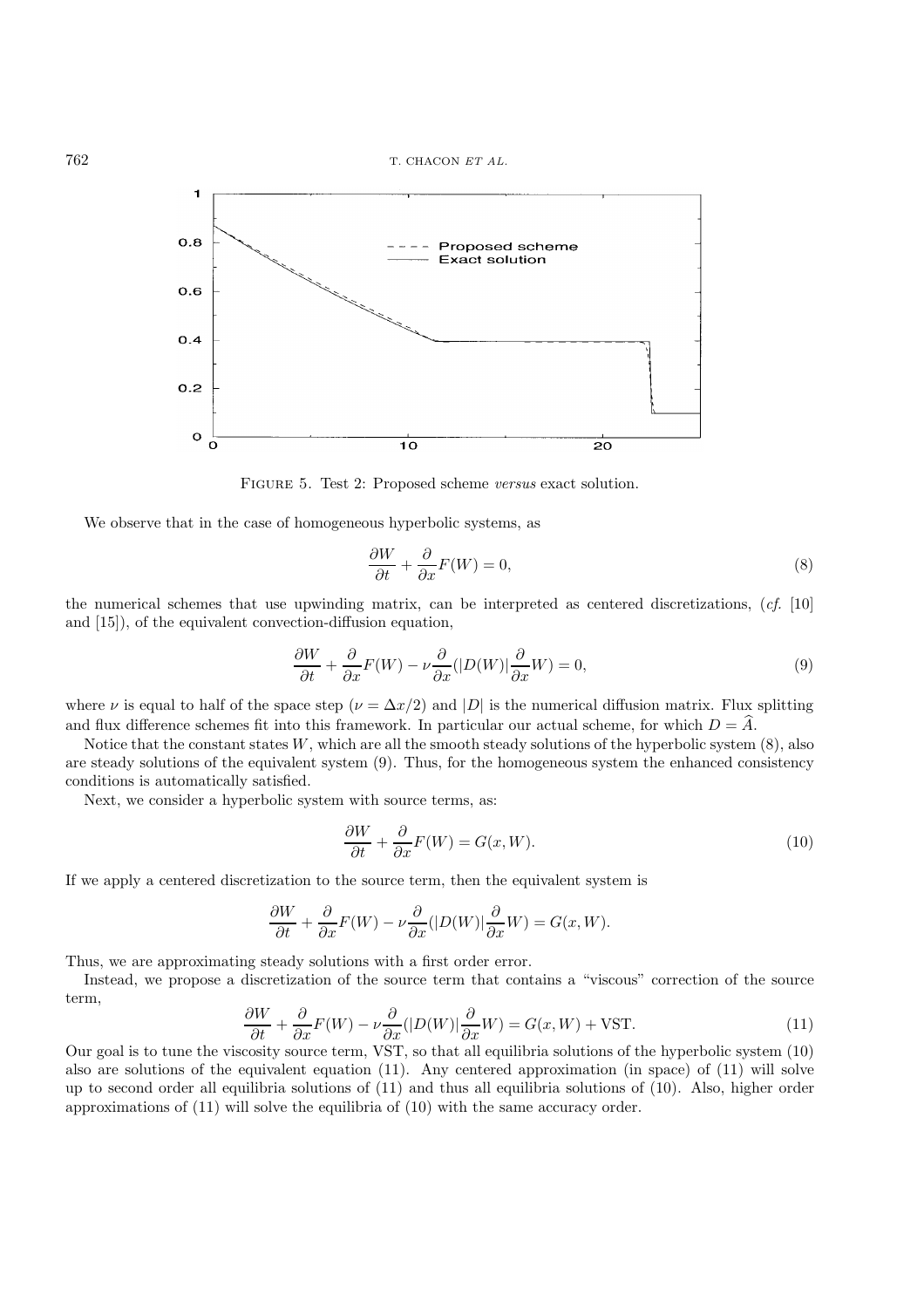To construct our correction term, let us consider a smooth equilibrium solution  $W$  of  $(10)$ , then it verifies:

$$
A(W)\frac{\partial W}{\partial x} = \frac{\partial}{\partial x}F(W) = G(x, W).
$$

Therefore, if  $A(W)$  is not singular,

$$
\frac{\partial W}{\partial x} = A^{-1}(W)G(x, W),
$$

and then,

$$
\frac{\partial}{\partial x}(|D(W)|\frac{\partial}{\partial x}W) = \frac{\partial}{\partial x}\bigg[|D(W)|A^{-1}(W)G(x,W)\bigg].
$$

According to (11), the correction term should balance  $-\nu \frac{\partial}{\partial x}(|D|\frac{\partial}{\partial x}W)$ , and in consequence it must be given by

$$
VST = -\nu \frac{\partial}{\partial x} (|D|A^{-1}G). \tag{12}
$$

Thus, (11) is re-written as

$$
\frac{\partial W}{\partial t} + \frac{\partial}{\partial x} F(W) + \frac{\partial}{\partial x} \left( -\nu |D(W)| \frac{\partial}{\partial x} W \right) = G(x, W) - \nu \frac{\partial}{\partial x} \left[ |D(W)| A^{-1}(W) G(x, W) \right]. \tag{13}
$$

Now, it is enough to construct centered approximations of each term in (13) (excepting the time derivative) to achieve a method that approximates the equilibria of system (13) up to second order.

This technique can be applied to any scheme that can be written in viscous form. As a particular case we apply it to the scheme defined for the homogeneous system in the previous section.

**Remark 3.** To analyse the case where A is not inversible we consider a smooth stationnary solution  $W(x)$ which has a sonic point  $x_0$ . If this point is isolated (there are no other sonic points in a neighbourhood of  $x_0$ ) then  $A(W(x))$  is inversible in this neighbourhood, excepting  $x<sub>0</sub>$ . Then, we have in these points

$$
\frac{\partial}{\partial x}\bigg(|D(W(x))|A^{-1}(W(x))G(x,W(x))\bigg)=\frac{\partial}{\partial x}\bigg(|D(W(x))|\frac{\partial W(x)}{\partial x}\bigg).
$$

Consequently the correction term has a limit in  $x_0$  and, in fact, is continuous in  $x_0$ .

**Remark 4.** Notice that system (13) can be interpreted as a viscous approximation to the modified conservation system

$$
\frac{\partial W}{\partial t} + \frac{\partial}{\partial x}(F(W) + S(x, W)) = G(x, W)
$$

with  $S(x, W) = \nu D(W) A^{-1}(W) G(x, W)$ .<br>That is the new term  $VST$  can ve view

That is, the new term VST can ve viewed as a numerical modification to the flux. It does not introduce any modification in the diffusion term,

$$
-\nu\frac{\partial}{\partial x}\bigg(|D(W)|\frac{\partial}{\partial x}W\bigg).
$$

One may wonder whether for this modified flux the numerical diffusion, when  $D(W) = \hat{A}(W)$ , still vanishes in supercritical flow zones. In fact, this occurs in supercritical zones associated to the flux  $F(W)$  because the difussion matrix  $D(W)$  is constructed with the eigenvalues associated to this flux. It would not have a physical meaning to use the modified flux  $F(W) + S(W)$  to construct the diffusion matrix  $D(W)$ .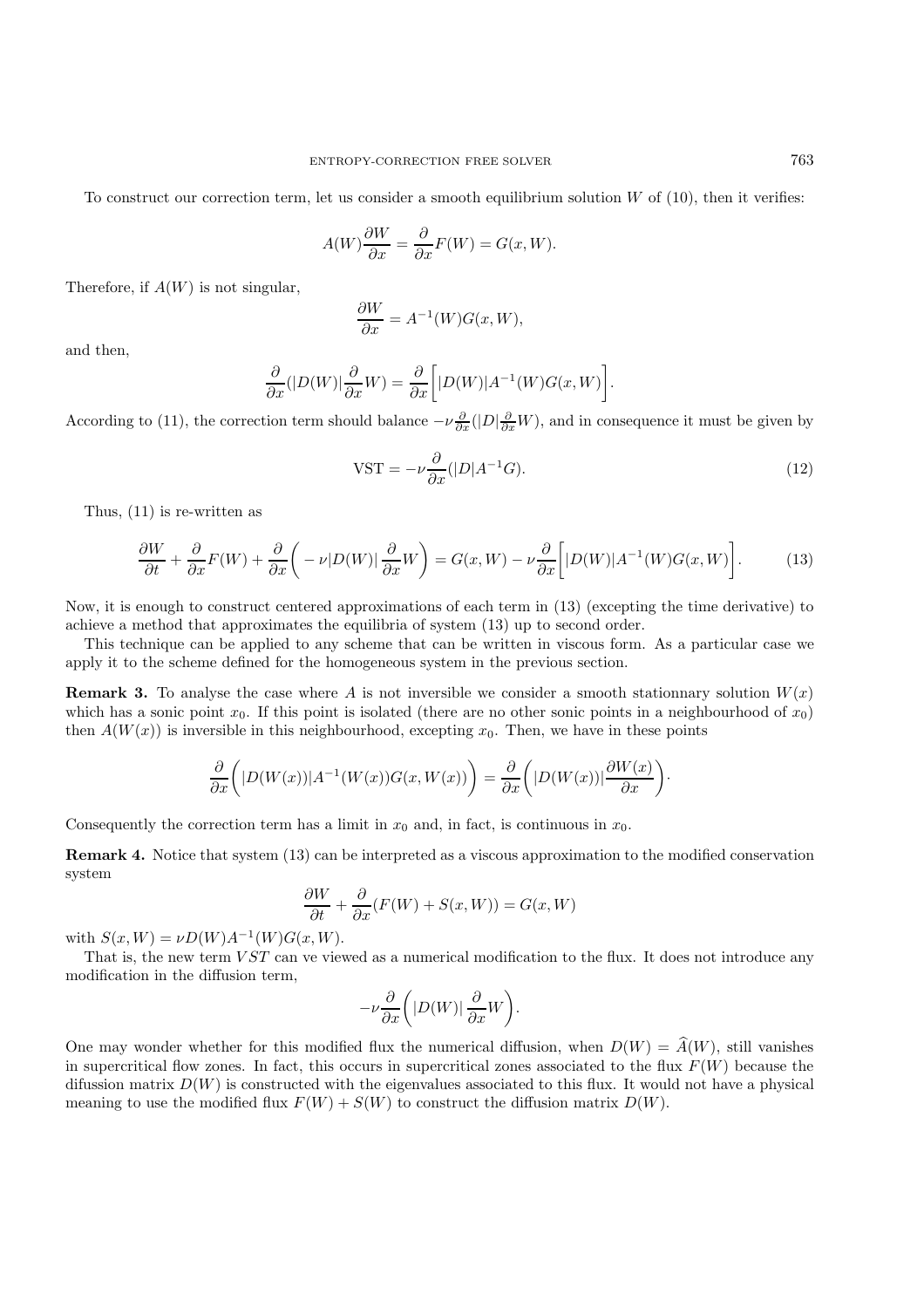**Remark 5.** The technique that we present of equilibria preserving extensions can be applied to general schemes that may be re-formulated as artificial viscosity methods. For instance, this is the case of the scheme proposed in [14]. In this case, the equivalent equation is

$$
\frac{\partial W}{\partial t} + \frac{\partial}{\partial x} F(W) + \frac{\partial}{\partial x} \left( \nu_1(W) \frac{\partial W}{\partial x} \right) + \frac{\partial}{\partial x} \left( \nu_2(W) \frac{\partial F(W)}{\partial x} \right) = G(x, W)
$$

for some appropiate  $\nu_1(W)$  and  $\nu_2(W)$ .

### 4. Application to shallow water equations

In this section we consider the SWE with source term  $G$  due to variable depth:

$$
G(x,(h,q)) = z'(x) \left( \begin{array}{c} g_1 \\ g_2 \end{array} \right) (W), \tag{14}
$$

where  $z(x)$  describes the bottom of the channel and  $g_1(W) = 0$ ,  $g_2(W) = -gh$ . The treatment of the source terms taking into account variable width of the channel and friction effects, is carried on in a similar way, but for brevity we omit them.

For SWE, the proposed scheme (7) for the homogeneous case, discretizes the diffusion flux term

$$
-\nu \frac{\partial}{\partial x} \left( |\widehat{A}(W)| \frac{\partial}{\partial x} W \right) \tag{15}
$$

at  $x = x_i$  by

$$
-\nu \frac{|\widehat{A}(W_{i+1/2})|(W_{i+1}-W_i)/\Delta x - |\widehat{A}(W_{i-1/2})|(W_i-W_{i-1})/\Delta x}{\Delta x}.
$$
 (16)  
Then, we propose a discretization with a similar structure to (16) for the diffusion term that appears in the

right hand side of (13):

$$
-\nu \frac{\partial}{\partial x} \left[ |\widehat{A}(W)| A^{-1}(W) G(x, W) \right] \Big|_{x=x_i} \simeq
$$
  

$$
\frac{-\nu}{\Delta x} \left[ |\widehat{A}(W_{i+1/2})| A^{-1}(W_{i+1/2}) G_{i+1/2} - |\widehat{A}(W_{i-1/2})| A^{-1}(W_{i-1/2}) G_{i-1/2} \right], \quad (17)
$$

where  $G_{i+1/2}$  and  $G_{i-1/2}$ , should be approximations of first order of  $G(x_{i+1/2}, W(x_{i+1/2}))$  and  $G(x_{i-1/2}, W(x_{i+1/2}))$  $W(x_{i-1/2})$ , respectively.

Concretely, we propose the following scheme,

$$
W_i^{n+1} = W_i^n - \frac{\Delta t}{\Delta x} \left( \phi(W_i^n, W_{i+1}^n) - \phi(W_{i-1}^n, W_i^n) \right)
$$
  
+ 
$$
\frac{\Delta t}{2} \left( G_L(W_{i-1}^n, W_i^n) + G_R(W_i^n, W_{i+1}^n) \right) - \frac{\Delta t}{\Delta x} \left( V(W_i^n, W_{i+1}^n) - V(W_{i-1}^n, W_i^n) \right) \tag{18}
$$

where the different elements are defined as follows.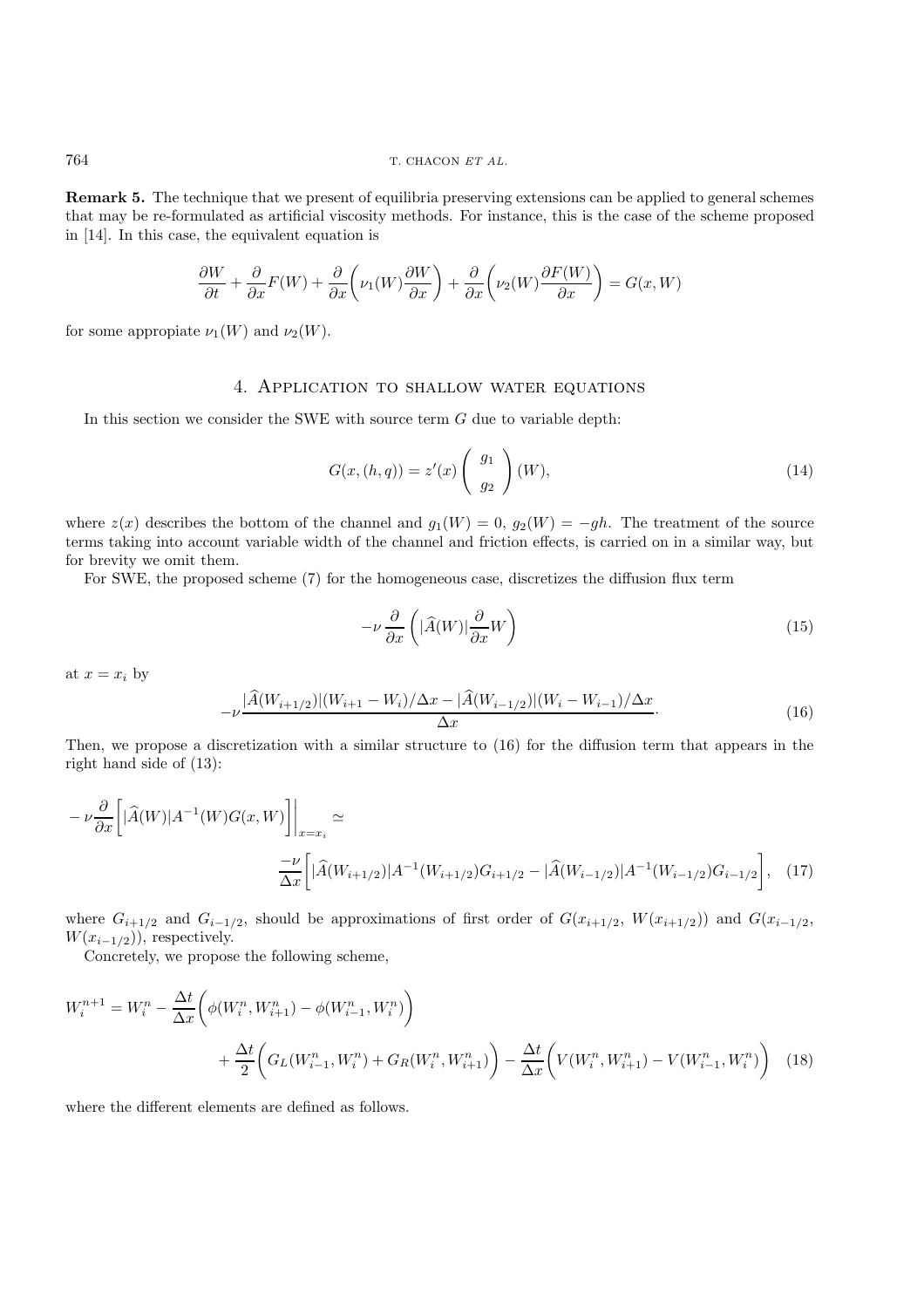Firstly we observe that to define  $V(W_i, W_{i+1})$ , we use the inverse matrix of A. Using Remark 3, we propose to replace  $A^{-1}$  by a correction  $\overline{A^{-1}}$  differently defined only in a neighbourhood of sonic points:

$$
\overline{A^{-1}} = X\overline{\Lambda^{-1}}X^{-1}, \text{ where } \overline{\Lambda^{-1}} = \begin{pmatrix} \overline{\lambda_1^{-1}} & 0 \\ 0 & \overline{\lambda_2^{-1}} \end{pmatrix}, \text{ with } \overline{\lambda_i^{-1}} = \begin{cases} 1/\lambda_i & \text{if } |\lambda_i| > \epsilon \\ 0 & \text{if } |\lambda_i| \le \epsilon \end{cases} \quad i = 1, 2,
$$

where  $\epsilon$  is close to the computer precision.

Then we define the different components of (18) as follows:

*a*) To define  $V(W_i, W_{i+1})$ , we use matrix  $\overline{A^{-1}}$ ,

$$
V(W_i, W_{i+1}) = \frac{\Delta x}{2} |\widehat{A}(W_{i+1/2})| \overline{A^{-1}}(W_{i+1/2}) G_{i+1/2}
$$

with

$$
G_{i+1/2} = \frac{z_{i+1} - z_i}{\Delta x} \begin{pmatrix} g_1 \\ g_2 \end{pmatrix} \begin{pmatrix} W_{i+1/2} \end{pmatrix}.
$$

 $\Delta x$   $\langle g_2 \rangle$   $\langle W_{i+1/2} \rangle$ <br> *b*)  $G_L(W_{i-1}, W_i)$  and  $G_R(W_i, W_{i+1})$  are approximations of  $G(x_i, W_i)$  in terms of the parameter  $\alpha$  that deter-<br>
mines the centered component of the numerical flux (7). Their actual definit mines the centered component of the numerical flux (7). Their actual definition is:

$$
G_{L}(W_{i-1}, W_{i}) = \frac{x_{i} - x_{i-1+\alpha}}{\Delta x} \left(\begin{array}{c} g_{1} \\ g_{2} \end{array}\right) \left(\frac{W_{i} + W_{i-1+\alpha}}{2}\right) \frac{z_{i} - z_{i-1+\alpha}}{x_{i} - x_{i-1+\alpha}}
$$

$$
+ \frac{x_{i} - x_{i-\alpha}}{\Delta x} \left(\begin{array}{c} g_{1} \\ g_{2} \end{array}\right) \left(\frac{W_{i} + W_{i-\alpha}}{2}\right) \frac{z_{i} - z_{i-\alpha}}{x_{i} - x_{i-\alpha}},
$$

$$
G_{R}(W_{i}, W_{i+1}) = \frac{x_{i+\alpha} - x_{i}}{\Delta x} \left(\begin{array}{c} g_{1} \\ g_{2} \end{array}\right) \left(\frac{W_{i} + W_{i+\alpha}}{2}\right) \frac{z_{i+\alpha} - z_{i}}{x_{i+\alpha} - x_{i}} +
$$

$$
+ \frac{x_{i+1-\alpha} - x_{i}}{\Delta x} \left(\begin{array}{c} g_{1} \\ g_{2} \end{array}\right) \left(\frac{W_{i} + W_{i+1-\alpha}}{2}\right) \frac{z_{i+1-\alpha} - z_{i}}{x_{i+1-\alpha} - x_{i}}
$$

In principle, setting  $G_L = G_R = G(x_i, W_i)$  is enough to guarantee that the scheme preserves steady-states up to second order accuray, following the analysis of the preceding section. However, our choice ensures moreover that the scheme exactly solves the equilibrium solution given by

$$
W = \left( \begin{array}{c} \bar{h} - z(x) \\ 0 \end{array} \right),
$$

where  $\bar{h}$  is a constant reference height. For the sake of brevity we do not include the proof.

#### 4.1. **Numerical tests**

In this section we present several numerical tests in domains with no plane bottom. Firstly we perform two tests for stationary solutions not at rest and compare with the *cell interface method* developed in [12]. Secondly we compute a test proposed in [8] where the performance of the scheme when a dry zone occurs is studied. Finally, we present two tests for transcritical flows, generated by a bottom bump.

#### **Test 4.** Stationary solutions

We perform two numerical tests proposed in [12]. They are based in the fact that

$$
q = \text{constant},\tag{19}
$$

·

$$
\frac{1}{2}\left(\frac{q}{h}\right)^2 + g(h+z(x)) = \text{constant},\tag{20}
$$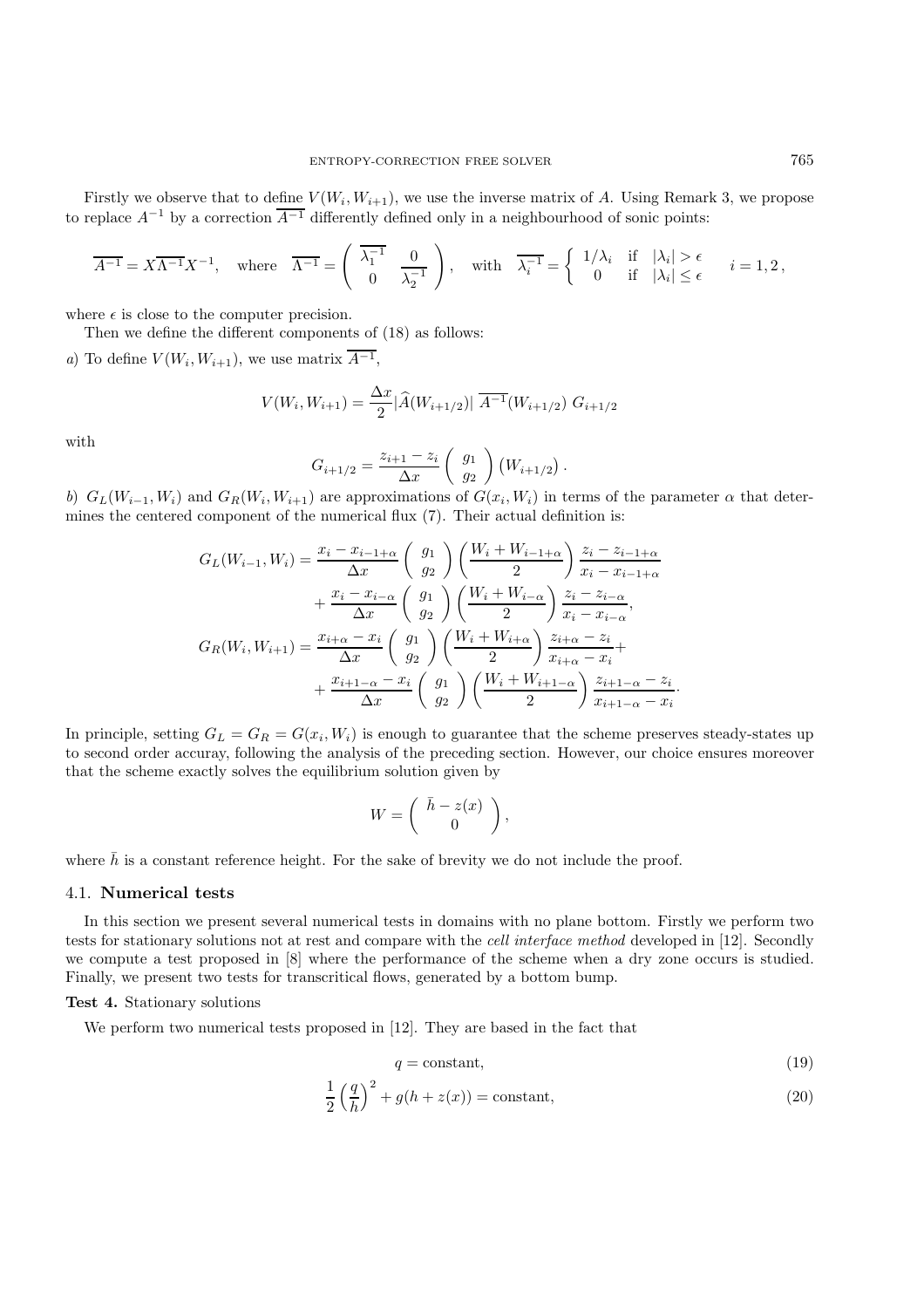

are stationary solutions for SWE with variable depth.

For the two following sub-tests we take  $g = 1$  and compare the numerical solution provided by the proposed scheme with (20).

The spatial domain is [0, 1], we take  $\Delta x = 0.01$  and a C.F.L. condition equal to 0.8.

**Sub-test 4.1.** Stationary solution at rest

In this case, the bottom function is

$$
z(x) = \begin{cases} 0.35 \times (\cos(\pi(x - 0.5)/0.1) + 1) & 0.3 < x < 0.5; \\ 0 & \text{otherwise.} \end{cases}
$$

We consider as boundary condition  $\partial_x q = 0$  and  $\partial_x h = 0$  at  $x = 0$  and  $x = 1$ .

In Figure 6 we present the profile bottom function and the numerical result that we obtain, starting from the initial condition

$$
h_i = 1 - \frac{1}{2} (z_{i-1/2} + z_{i+1/2});
$$
  

$$
q_i = 0.
$$

For this initial condition, we have

$$
\frac{1}{2}\left(\frac{q}{h}\right)^2 + g(h+z(x)) = 1\tag{21}
$$

at any point excepting near the obstacle. We observe that the steady solution reached closely satisfies (21). This solution is solved up to an error of  $10^{-5}$  in  $L^{\infty}$  norm.

**Sub-test 4.2.** Stationary solution not at rest

In this case, the bottom function is

$$
z(x) = \begin{cases} 0.35 \times (\cos(\pi(x - 0.5)/0.1) + 1) & 0.4 < x < 0.5; \\ 0 & \text{otherwise.} \end{cases}
$$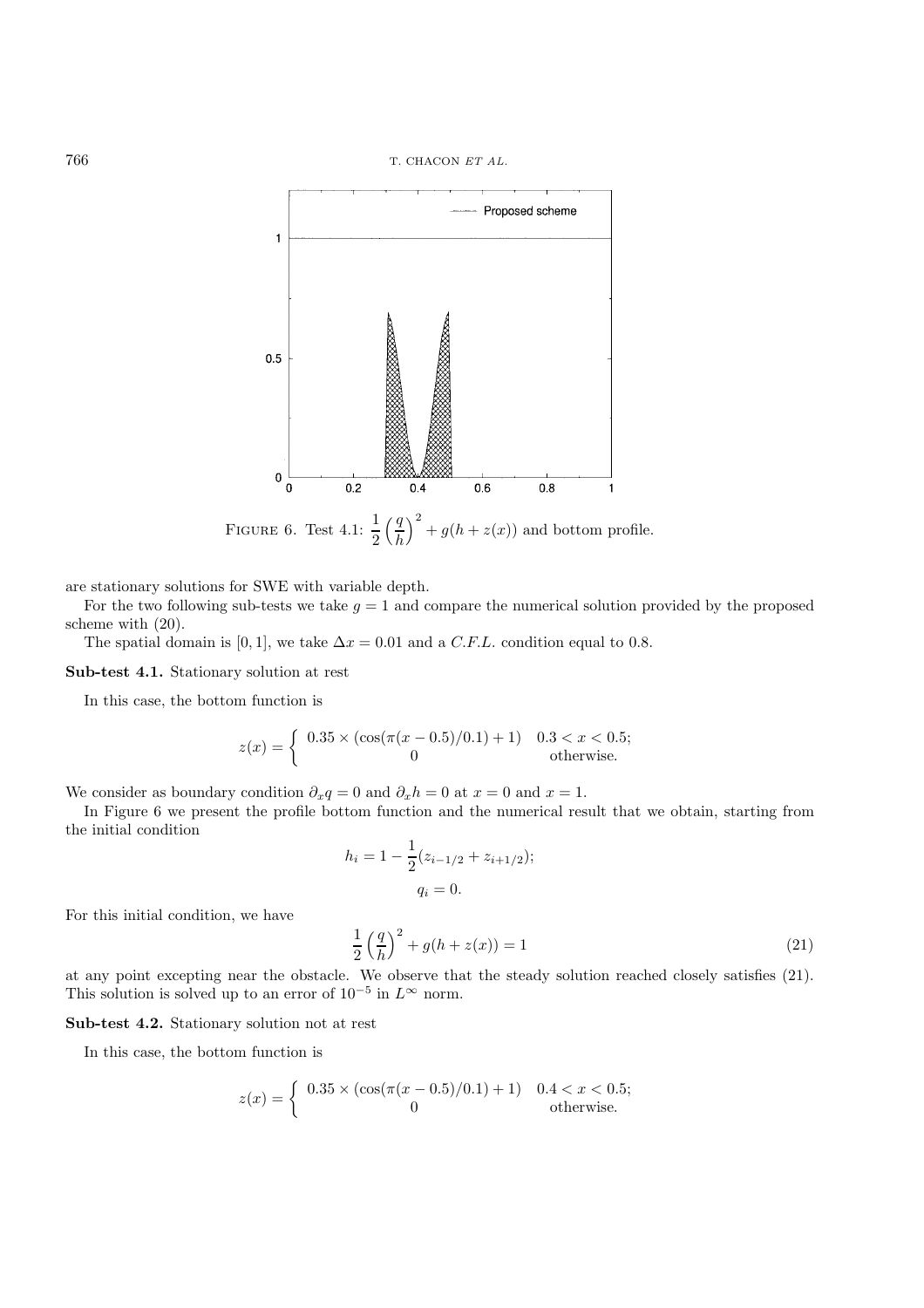

FIGURE 7. Test 4.2:  $\frac{1}{2}(\frac{q}{h})^2 + g(h + z(x))$  for the proposed scheme and the first and second order Godunov interface method.

TABLE 1. Errors in  $L^1$  and  $L^{\infty}$  norms.

|                      |                      | Proposed scheme   First order God. Interf.   Second order God. Interf. |
|----------------------|----------------------|------------------------------------------------------------------------|
| $7 \times 10^{-3}$   | $7.8 \times 10^{-3}$ | $7.5 \times 10^{-3}$                                                   |
| $1.9 \times 10^{-4}$ | $7 \times 10^{-4}$   | $4.5 \times 10^{-4}$                                                   |

We start from the numerical initial condition,

$$
h_i = 1 - \frac{1}{2} (z_{i-1/2} + z_{i+1/2});
$$
  

$$
q_i = 0.1 h_i.
$$

For this test, we reach the exact solution given by

$$
\frac{1}{2}\left(\frac{q}{h}\right)^2 + g(h+z(x)) = 1.005.
$$
\n(22)

In Figure 7 we compare the numerical solutions provided by the proposed scheme with the first and second order Godunov inteface method (using slope limiters) proposed in [12]. In Figure 8 we compare also with the exact solution in an amplified region of the domain.

In Table 1, we present the errors corresponding to the first and second order Godunov interface methods and our scheme, in  $L^1$  and  $L^{\infty}$  norms. We observe that our scheme provides an improvement of even the second order Godunov method.

**Test 5.** Dry zone occurrence by a double rarefaction

In this test, we study the performance of the proposed scheme when there are some dry areas in the flow  $(h = 0)$ . This test has been proposed in [8]. We use the nearly exact solution introduced in [3] to compare with the results of our proposed scheme.

The bottom function is

$$
z(x) = \begin{cases} 1 & 25/3 < x < 12.5; \\ 0 & \text{otherwise.} \end{cases}
$$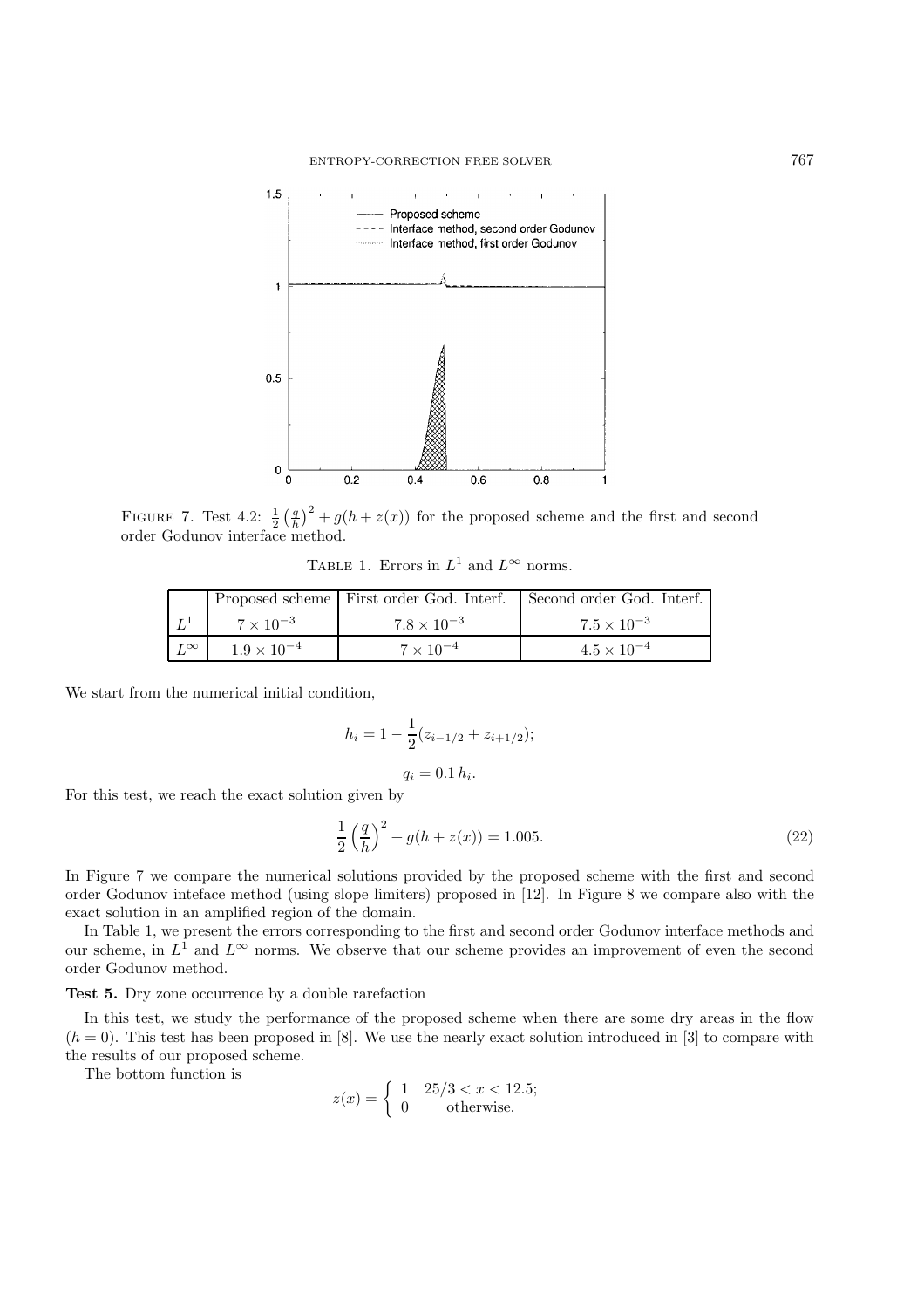768 T. CHACON ET AL.



Figure 8. Test 4.2: Zoom of Figure 7.



FIGURE 9. Test 5: Dry zone occurrence by a double rarefaction.

The boundary conditions are  $\partial_x h = 0$ ,  $\partial_x q = 0$ , and as initial conditions we take

$$
h_i = 10 - z(x_i);
$$

$$
q_i = \begin{cases} 350 & \text{if } x_i > 50/3; \\ -350 & \text{otherwise.} \end{cases}
$$

In Figure 9 we present the numerical result for  $t = 0.25$ , for C.F.L. numbers equal to 0.8 and 1. We observe<br>that the occurence of the dry zone is well solved  $(b - 0)$  and does not originate instabilities in our results that the occurence of the dry zone is well solved  $(h = 0)$  and does not originate instabilities in our results.

**Test 6.** Steady solution with shock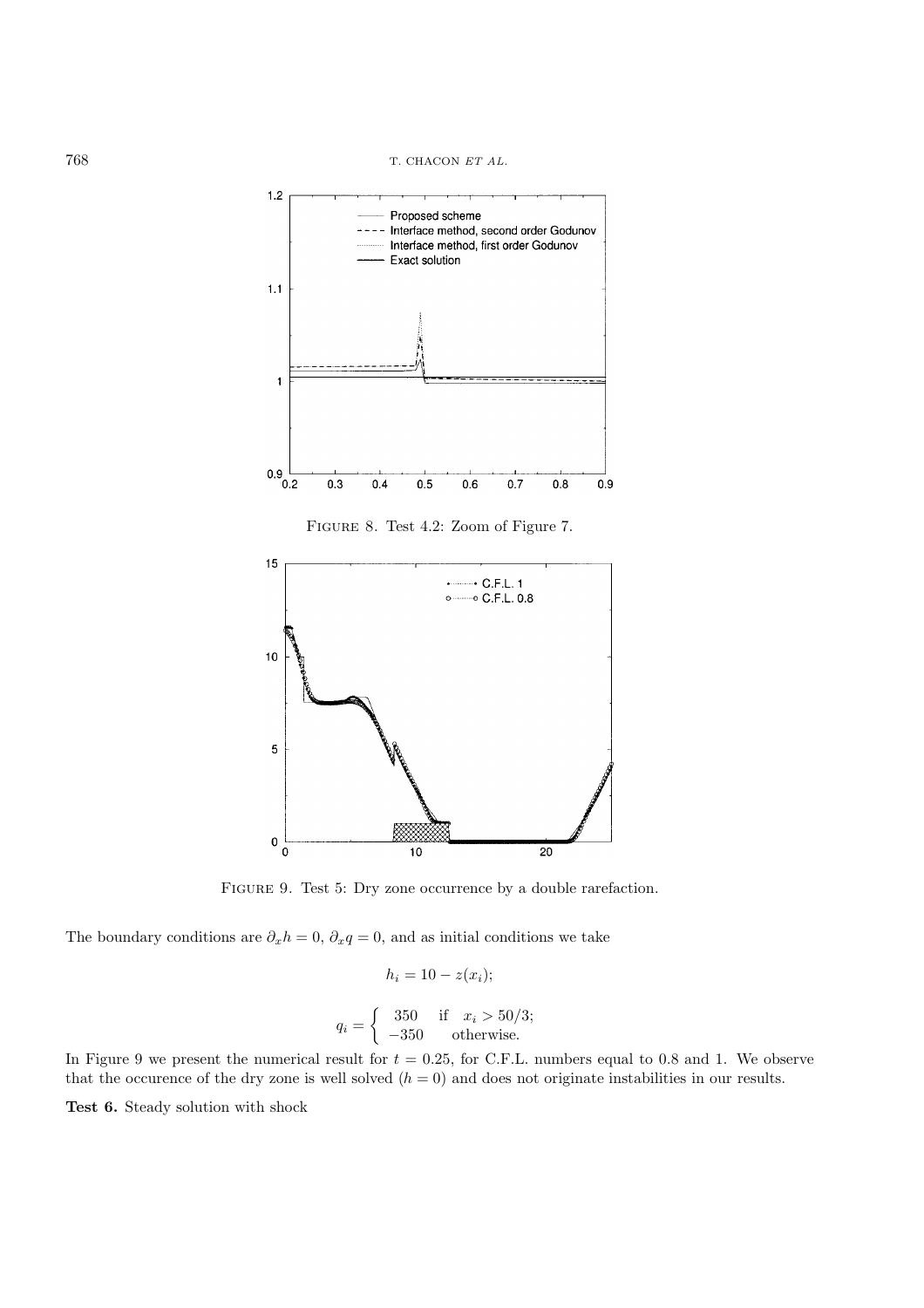

FIGURE 10. Test 6: Transcritical flow with shock: Free Surface.

In this test we calculate a steady flow over a bump defined by

$$
z(x) = \begin{cases} 0.2 - 0.05(x - 10)^2; & \text{if } 8 < x < 12\\ 0 & \text{otherwise.} \end{cases}
$$

The channel length is  $L = 28$  m. The boundary conditions are

$$
\begin{cases} \frac{\partial h}{\partial x} = 0, & q = 1.53 \text{ at } x = 0; \\ h = 0.33, & \frac{\partial q}{\partial x} = 0 \text{ at } x = 28. \end{cases}
$$

This test has been solved in [21] and [23] with several techniques.

We have taken  $\Delta x = 0.25$  m and a CFL condition equal to 0.8. In Figure 10 we observe that our method is close to the analytical solution. In Figure 11 we compare our method with Roe's without Harten Regularization. We observe the "dog leg" profile produced by the presence of a sonic point when no Harten regularization is applied. This generates some inaccuracies that propagate upstream.

**Test 7.** Riemann problem with variable depth

This test consists in a Riemann problem with variable bottom, but with a larger jump of depth and discharge. The bottom function is

$$
z(x) = \begin{cases} 0.25(\cos(\pi(x - 0.5)/0.1) + 1) & \text{if } 0.4 < x < 0.6; \\ 0 & \text{otherwise.} \end{cases}
$$

The channel length is  $L = 1$  m. We have taken  $\Delta x = 0.01$  m and a CFL condition equal to 0.8. As initial condition we have considered

$$
W(x,0) = \begin{cases} h = 11, & q = 20 \text{ for } x < 0.4; \\ h = 1, & q = 0 \text{ for } x > 0.4. \end{cases}
$$

The results are presented for a final time  $t = 0.02$  s. In Figure 12 we test our scheme *versus* Roe's scheme with Harten regularization with parameter  $\epsilon = 0.5$ . It is observed as, near the shock (located near  $x = 0.63$ ) this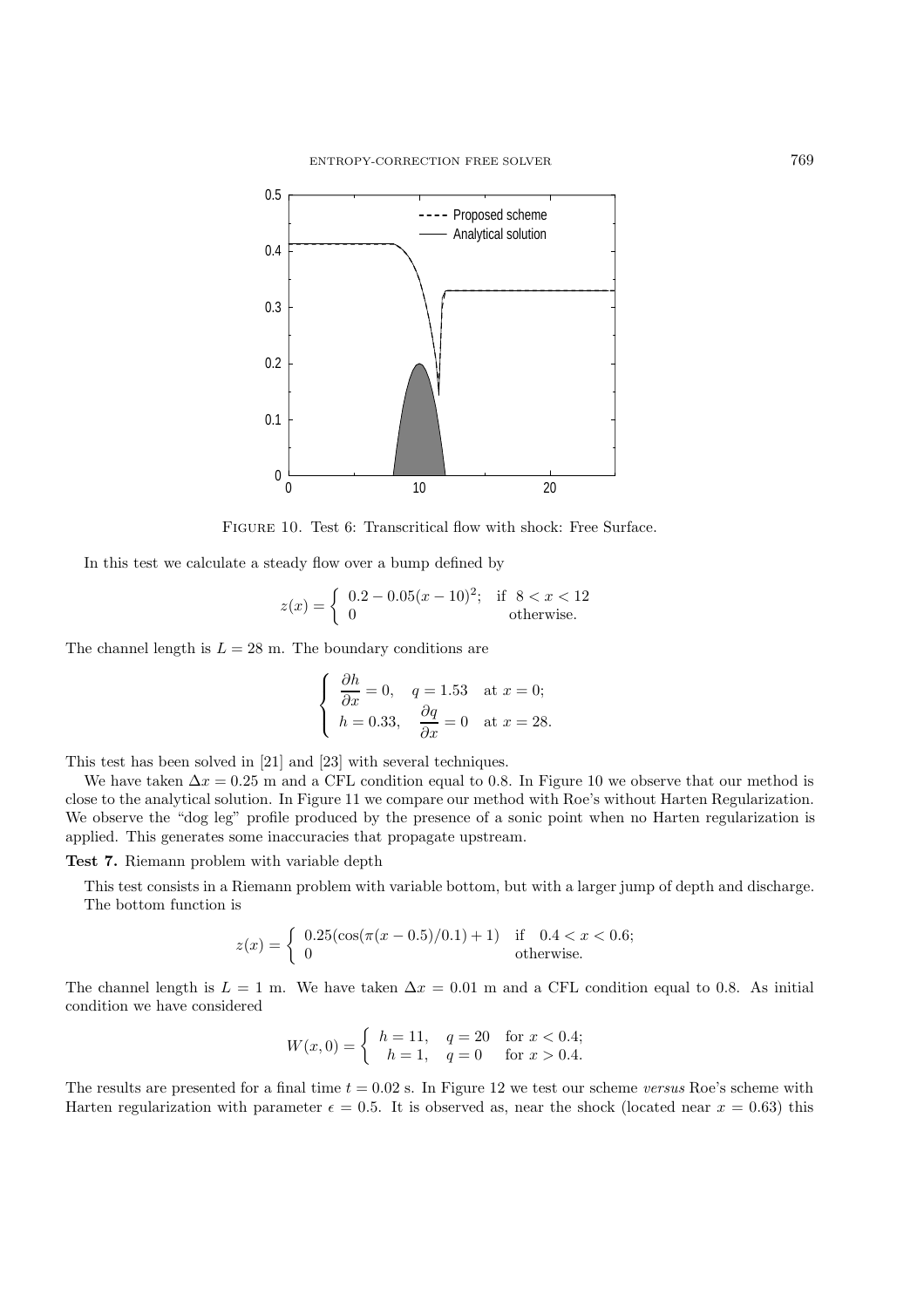

Figure 11. Test 6: Transcritical flow with shock: Free Surface.



Figure 12. Free Surface for Test 7: Proposed scheme *versus* Harten regularization with  $\epsilon = 0.5$ . Left: whole channel. Right: zoom near shock.

method introduces a larger diffusion, producing a loss of accuracy; while the proposed method gives a better fitting of the shock.

In Figure 13 we have used as regularization parameter  $\epsilon = 0.1$ . In this case the diffusion on the shock diminishes, but both Roe's and Van Leer's methods lose precision near the sonic point, in a similar way to the case when Harten regularization is not used.

In Figure 14 is used the value  $\epsilon = 0.25$ , that produces a result very close to our scheme.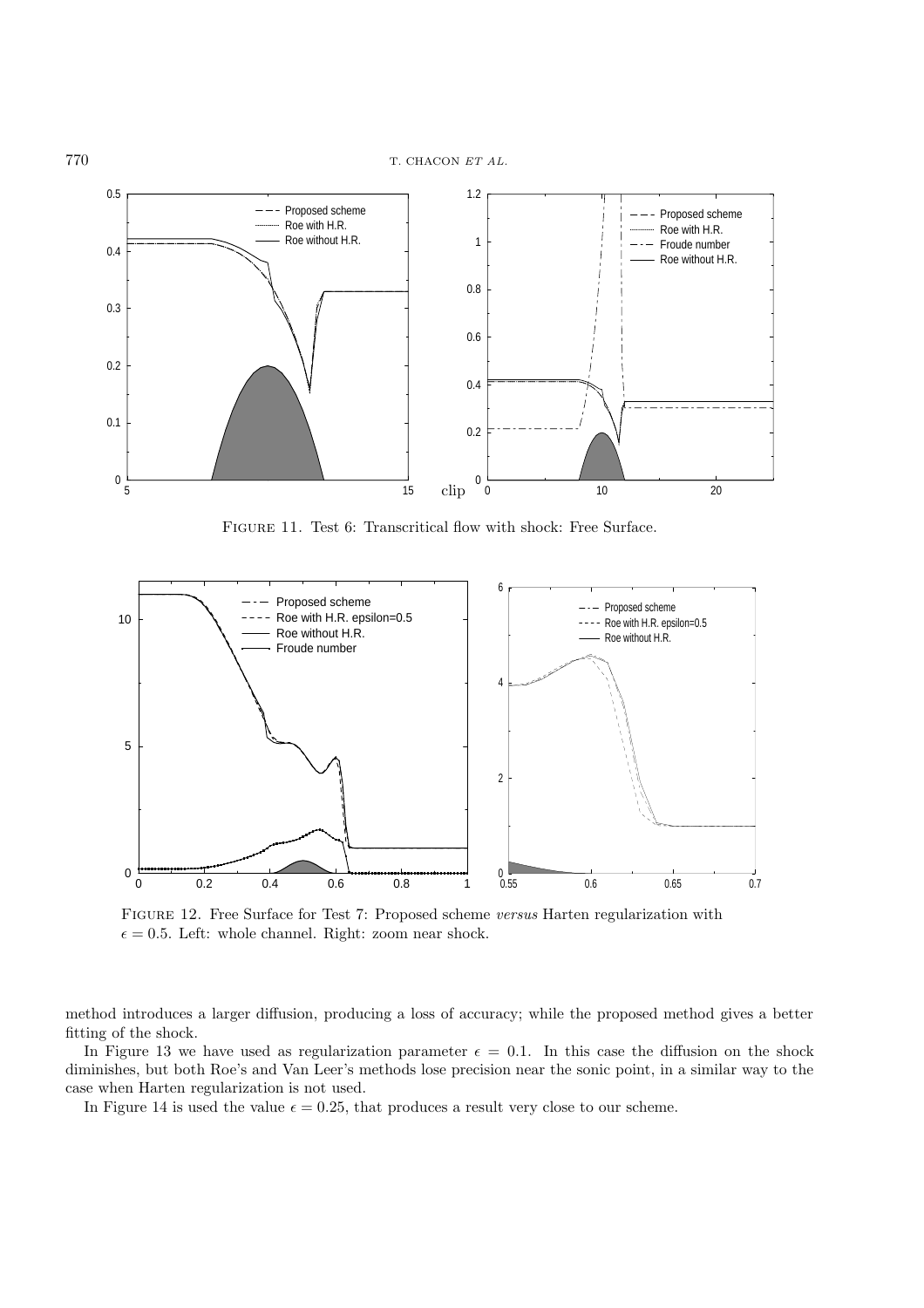

FIGURE 13. Free surface for Test 7: Proposed scheme *versus* Harten regularization with  $\epsilon = 0.1$ . Left: whole channel. Right: zoom near sonic point.



FIGURE 14. Free surface for Test 7: Proposed scheme *versus* Harten regularization with  $\epsilon = 0.25$ .

## **CONCLUSION**

In this paper we have introduced a hybrid flux-difference – flux-splitting solver for the 1D SWE with source term. The main methodological innovations are firstly, to use an upwinding matrix whose eigenvalues become zero in the supercritical zone only, and secondly to systematically introduce specific decentered discretizations of the source term that solve up to second order all equilibria solutions. The proposed method does not need any kind of regularization to avoid loosing accuracy near critical points while introducing low levels of numerical diffusion across shocks.